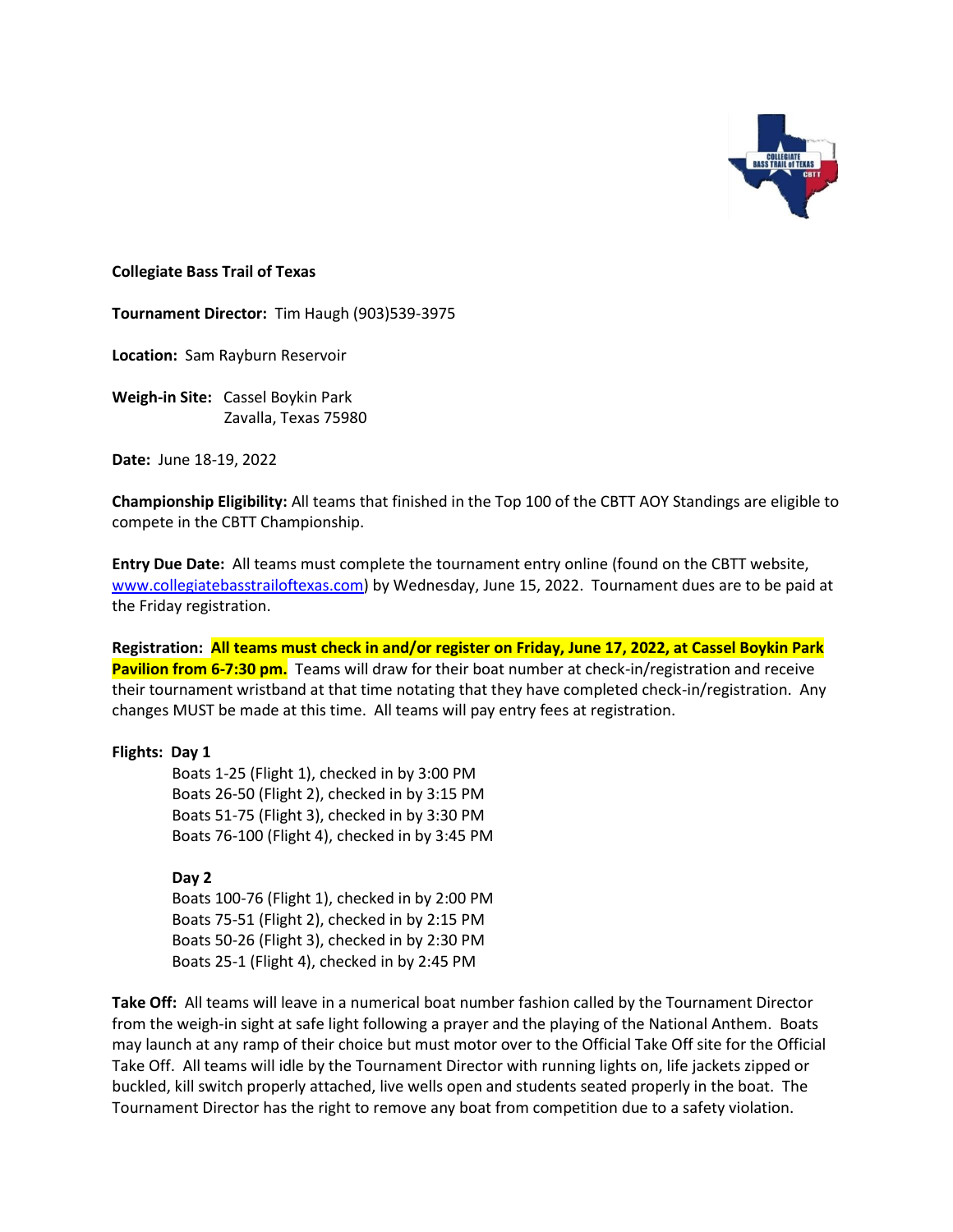#### *BOAT NUMBER LAUNCH WILL FLIP FOR DAY 2!!*

**Trailering:** Trailering will only be allowed in the event of inclement weather.

**Off Limits:** Any area on the lake with signs or buoys that state "No Fishing", "No Trespassing", "Keep Out", "Off Limits", "No Boats", "No Fishing" or any other similar signage is deemed Off Limits.

**Creel Limit:** For Largemouth Bass and Kentucky Spotted Bass, the minimum length limit = 14 inches. Daily bag for all four species of black bass = 5 in any combination.

**Tournament Rules:** Go to the Collegiate Bass Trail of Texas website for a complete list of the current tournament rules.

**Check-in:** All teams must be checked in by their assigned flight times *AT THE TOURNAMENT WEIGH-IN*  **TRAILER.** Any team(s) not checked in by their assigned flight times will be penalized 1 pound per minute for every minute they are late to check-in. Any team(s) returning 15 minutes or more late for their assigned check-in time will not be allowed to weigh-in. **ALL TEAMS MUST CHECK IN, EVEN IF THEY HAVE NO FISH TO WEIGH IN. WE MUST KNOW YOU ARE SAFE AND OFF THE WATER. TEAMS THAT DO NOT CHECK IN ON DAY ONE WILL NOT BE PERMITTED TO FISH DAY 2 OF THE CBTT CHAMPIONSHIP!! ABSOLUTELY NO EXCEPTIONS!**

**Weigh-in:** There will be a courtesy board located at the beginning of the holding tanks for teams to check the length of any fish they may intend to weigh-in. Once a team turns over their daily catch to the bump man, the fish are now property of the Collegiate Bass Trail of Texas, and all teams agree to any call by the bump man regarding the official length of all fish. The Tournament Director has the final say in all matters regarding the official length of any fish. There will be 6-8 holding tanks leading up the Official Bump Man. Each tank will have hoses with air diffusers to keep your catch healthy while in line at the holding tanks. Weights will be measured in 1/100ths of a pound for each team (Example: 15.45 lbs).

**Polygraph:** A polygraph could be given to the winning team, as well as a boat number drawn randomly at the conclusion of the event before awards are distributed.

**Post Tournament Boat Inspection:** The tournament director at any time may conduct random boat safety checks. Those teams leaving early or refusing to partake in the MANDATORY boat safety inspection, or those that fail the inspection, will be disqualified from the tournament. The items that will be checked: **working fire extinguisher, throw cushion, liability insurance reflecting \$300,000 coverage, current fishing license, current boat registration, working navigation lights, working kill switch, proper life vests for all occupants.**

## *LAUNCH FEES AT CASSEL BOYKIN RAMP ARE \$5.00 PER DAY, PAID AT THE PAY BOX LOCATED ON THE SIDE ROAD BEFORE THE BOAT RAMPS.*